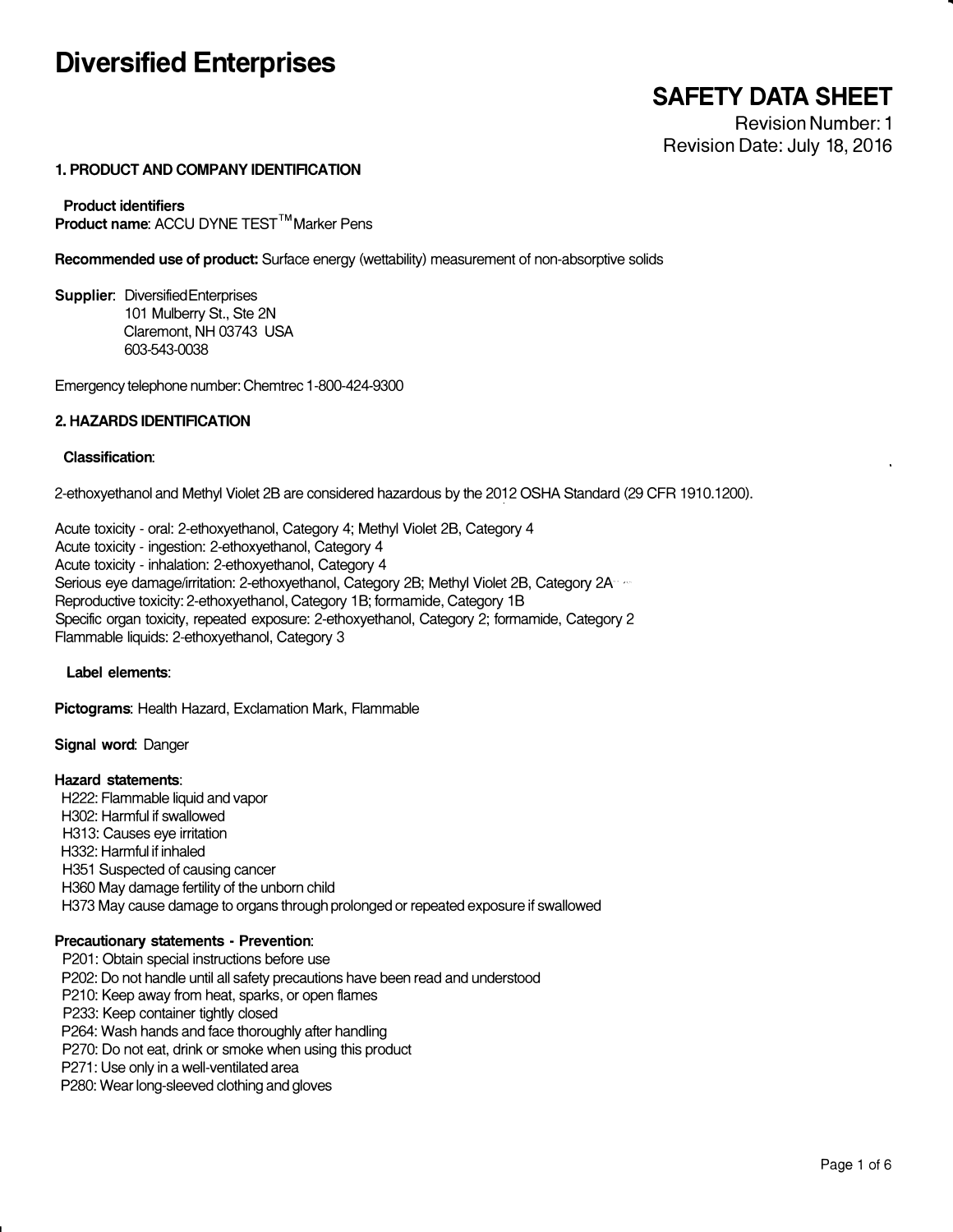#### **Precautionary statements - Response:**

If in eyes: Rise with water for several minutes. Remove contact lenses, if present and easy to do. Continue rinsing. If irritation persists get medical attention.

If on skin: Remove all contaminated clothing immediately. Rinse skin with water. If skin irritation occurs, get medical attention. If swallowed: Call a poison center or physician if you feel unwell.

#### **Precautionary statements - Disposal:**

P501: Dispose of contents/container to an approved waste disposal plant

## **3. COMPOSITION/INFORMATION ON INGREDIENTS**

| Constituent                         | CAS No.   | Concentration              |
|-------------------------------------|-----------|----------------------------|
| 2-ethoxyethanol, Reagent Grade (C)* | 110-80-5  | See below                  |
| Formamide, ACS Reagent Grade (F)**  | 75-12-7   | See below                  |
| Water, Reagent Grade (H)            | 7732-18-5 | See below                  |
| Methyl Violet 2B                    | 8004-87-3 | 3.0 grams/liter (0.3% w/v) |

\* 2-ethoxyethanol is also known as ethylene glycol monoethyl ether, cellosolve solvent, ethyl cellosolve, and glycol ether EE \*\* Formamide is also known as methanamide.

#### **Volumetric Mix Percentages by Dyne Level**

| Level | C      | F     | Level | C     | F     | Level | F      | Н      |
|-------|--------|-------|-------|-------|-------|-------|--------|--------|
| 30    | 100.0% | 0.0%  | 44    | 22.0% | 78.0% | 57    | 100.0% | 0.0%   |
| 31    | 97.5%  | 2.5%  | 45    | 19.7% | 80.3% | 58    | 81.2%  | 18.8%  |
| 32    | 89.5%  | 10.5% | 46    | 17.2% | 82.8% | 59    | 73.1%  | 26.9%  |
| 33    | 81.0%  | 19.0% | 47    | 15.0% | 85.0% | 60    | 65.0%  | 35.0%  |
| 34    | 73.5%  | 26.5% | 48    | 13.0% | 87.0% | 61    | 56.0%  | 44.0%  |
| 35    | 65.0%  | 35.0% | 49    | 11.1% | 88.9% | 62    | 47.0%  | 53.0%  |
| 36    | 57.5%  | 42.5% | 50    | 9.3%  | 90.7% | 63    | 38.8%  | 61.2%  |
| 37    | 51.5%  | 48.5% | 51    | 7.8%  | 92.2% | 64    | 30.6%  | 69.4%  |
| 38    | 46.0%  | 54.0% | 52    | 6.3%  | 93.7% | 65    | 24.4%  | 75.6%  |
| 39    | 41.0%  | 59.0% | 53    | 4.9%  | 95.1% | 66    | 18.2%  | 81.8%  |
| 40    | 36.5%  | 63.5% | 54    | 3.5%  | 96.5% | 67    | 13.4%  | 86.6%  |
| 41    | 32.5%  | 67.5% | 55    | 2.2%  | 97.8% | 68    | 8.6%   | 91.4%  |
| 42    | 28.5%  | 71.5% | 56    | 1.0%  | 99.0% | 69    | 6.1%   | 93.9%  |
| 43    | 25.3%  | 74.7% |       |       |       | 70    | 3.6%   | 96.4%  |
|       |        |       |       |       |       | 72    | 0.0%   | 100.0% |

#### **4. RRST AID MEASURES**

**General Advice:** Poison information centers in each State capital city can provide additional assistance for scheduled poisons (13 1126).

Skin contact:: Remove contaminated clothing. Wash exposed area with soap and water. Rinse thoroughly. If irritation persists or if contact has been prolonged, seek medical attention. Launder clothing before re-use.

**Eye contact::** Gently rinse eyes for 15 minutes. Consult a physician. Move individual into fresh air.

**Inhalation:** Move individual into fresh air. If breathing is difficult, oxygen may be given by qualified personnel. Seek immediate medical attention.

**Ingestion::** Do not induce vomiting without medical advice. Consult a physician.

**Most important symptoms and** effects, **both acute and delayed:** Irritating to eyes. May cause slight skin irritation. Central nervous system effects. Ingestion may cause gastrointestinal irritation, nausea, vomiting, and diarrhea. May affect the liver. May affect the kidneys. May affect the blood. May affect the bone marrow. May affect respiration. May affect fertility or cause teratogenic effects.

**Indication of any immediate medical attention and special treatment needed:** No data available.

..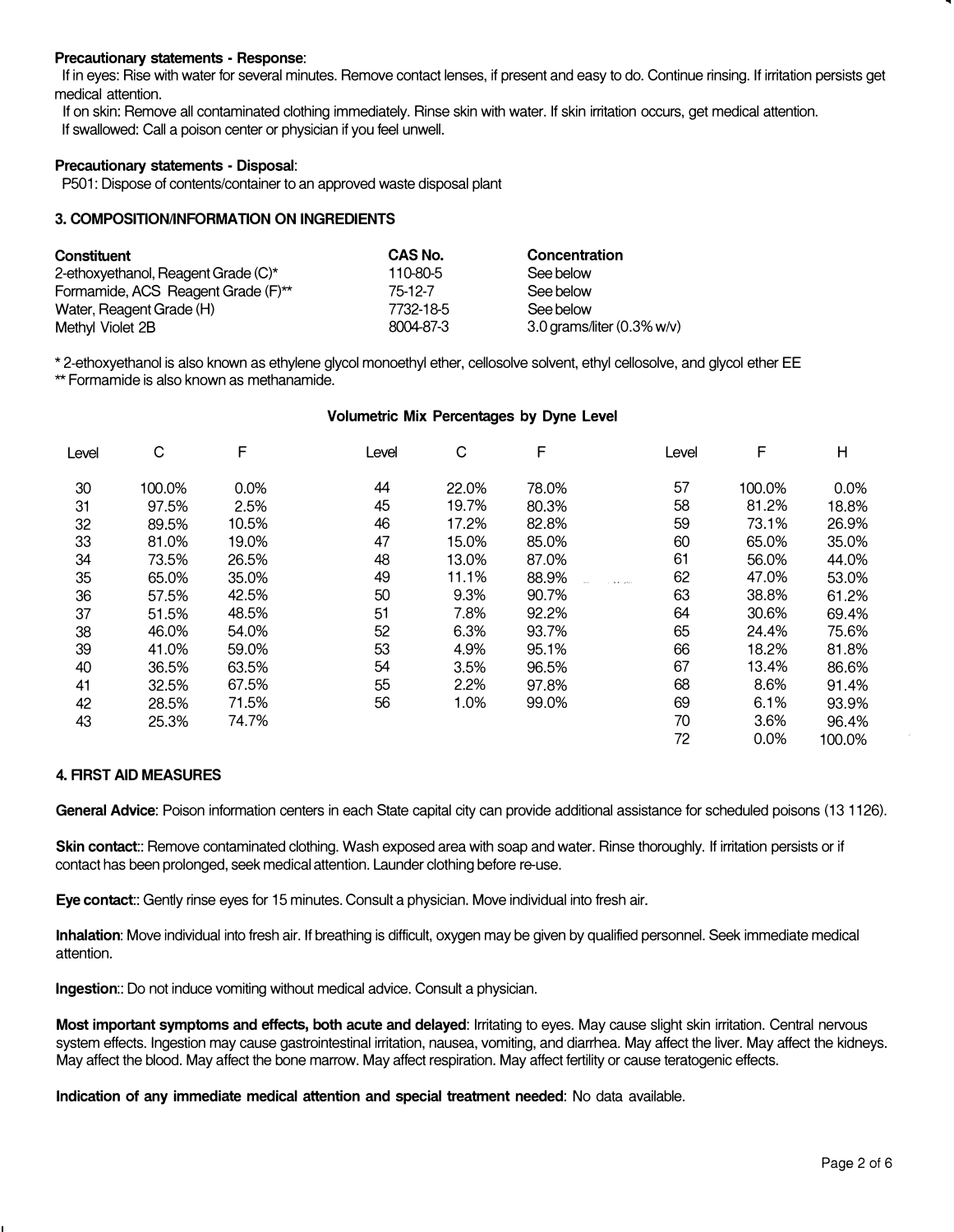## **5. FIRE FIGHTING MEASURES**

**Suitable extinguishing media:** Carbon dioxide, alcohol-resistant foam, dry chemical, or water spray.

**Unsuitable extinguishing media:** No data available.

**Special hazards arising from the substance:** 2-ethoxyethanol is flammable. It may be ignited by heat, sparks, or flames. Most vapors are heavier than air. They will spread along the ground and collect in low or confined areas.

**Advice for firefighters:** Wear self-contained brathing apparatus for firefighting if necessary.

## **6. ACCIDENTAL RELEASE MEASURES**

**Personal precautions:** Use personal protective equipment. Ensure adequate ventilation. Avoid breating vapors. **Environmental precautions:** Prevent futher leakage or spillage if safe to do so. Do not let product enter drains. **Methods and materials for cleaning up:** Soak up with inert absorptive material and put into a suitable chemical waste disposal container.

#### **7. HANDLING AND STORAGE**

**Precautions for safe handling:** Avoid contact with skin and eyes. Avoid inhalation of vapor. **Conditions for safe storage:** Keep botles securely closed in a dry, well-ventilated place when not in use. Avoid strong oxidizing agents.

#### **8. EXPOSURE CONTROLS/PERSONAL PROTECTION**

**Components with workplace control parameters:** 

# **2-ethoxyethanol:**

OSHA Table Z-1 - 200 ppm **TWA**  ACGIH TLV-5 ppm TWA

#### **Formamide:**

OSHA Table Z-1 - 20 ppm TWA **ACGIH** TLV-10 ppm TWA

**Appropriate engineering controls:** Ensure adequate ventilation. Handle in accordance with good industrial hygiene and safety practice.

a la ser

#### **Personal protective equipment:**

Eye protection: Safety glasses.

Skin protection: Long-sleeved clothing. Gloves.

Hygiene measures: Avoid contact with skin, eyes, and clothing. Wash hands before breaks and immediately after handling product. Do not eat, drink, or smoke while using these test fluids.

## **9. PHYSICAL AND CHEMICAL PROPERTIES**

Appearance and form: Blue-violet liquid Odor: Mild, slightly sweet to ammoniacal Odor threshold: No data available. pH: No data available. Evaporation rate: No data available. Other properties:

| <b>Property</b>               | 2-ethoxyethanol | Formamide  | Water      | <b>Methyl Violet 2B</b> |
|-------------------------------|-----------------|------------|------------|-------------------------|
| Freezing/melting point        | $-90C$          | 2C         | 0C         | 137C                    |
| Boiling point                 | 135C            | 210C       | 100C       | no data                 |
| Flash point, closed cup       | 43C             | 150C       | n/a        | n/a                     |
| Autoignition temperature      | 235C            | no data    | n/a        | n/a                     |
| Flammability/explosion limits | 1.8-14.0%       | 2.7-19.0%  | n/a        | n/a                     |
| Vapor pressure @ 20C          | 5.05 hPa        | $0.11$ hPa | $3.11$ hPa | n/a                     |
| Vapor density (air = $1.0$ )  | 3.11            | 1.56       | no data    | n/a                     |
| Specific density @ 20C        | 0.929           | 1.134      | 0.998      | n/a                     |
| Solubility in water           | miscible        | miscible   | n/a        | miscible                |
| Partition coefficient         | $-0.32$         | no data    | n/a        | n/a                     |
| Decomposition temperature     | no data         | >180C      | n/a        | no data                 |
| Molecular weight              | 90.12           | 45.04      | 18.01      | 393.96                  |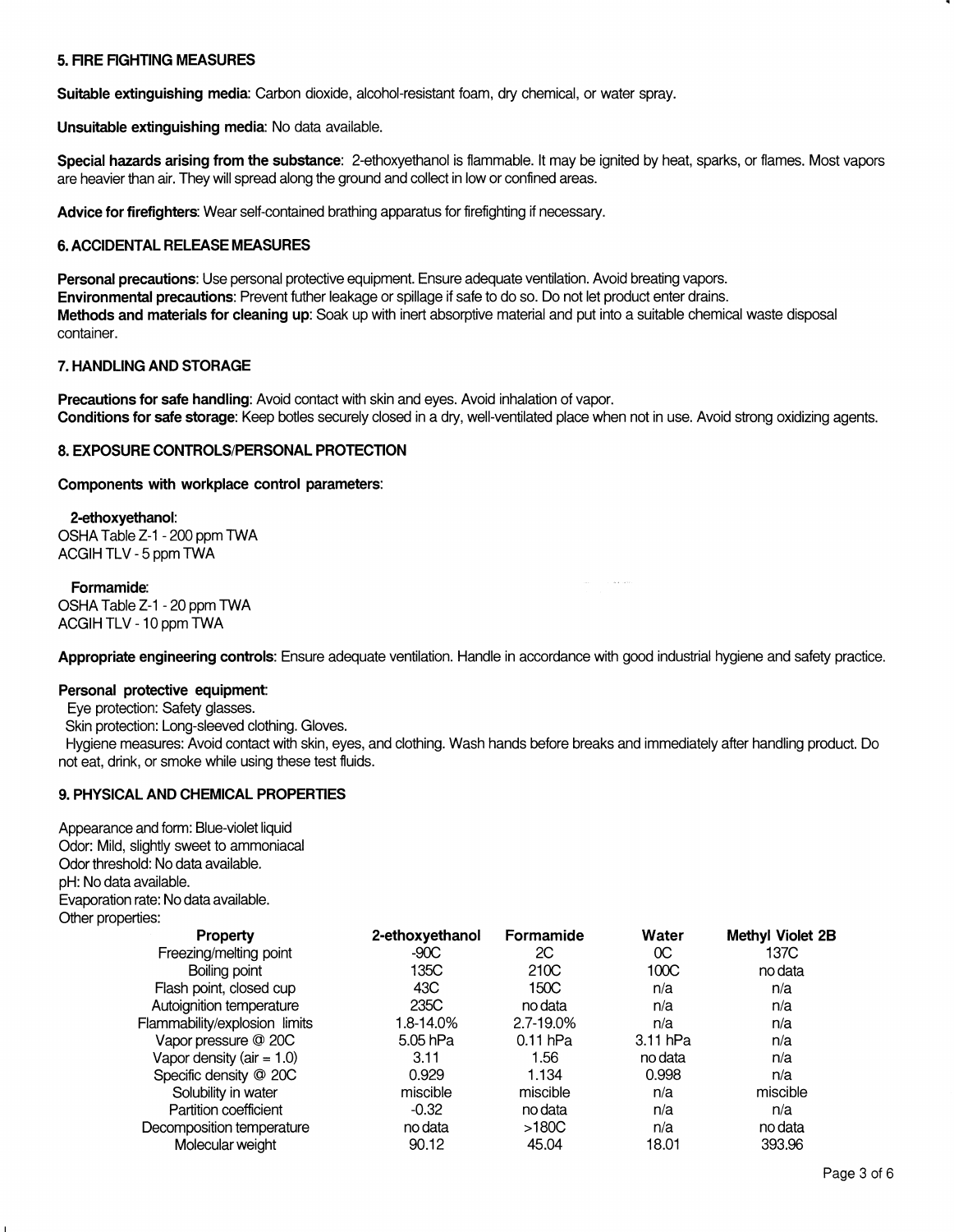# **10. STABILITY AND REACTIVITY**

**Reactivity:** Reacts with strong oxidizing agents. **Chemical stability:** Stable under recommended storage conditions. **Possibility** of **hazardous reactions:** No data available. **Conditions** to **avoid:** Excessive heat, ignition sources, incompatible materials. **Incompatible materials:** Strong oxidizing agents, strong bases, hydrogen peroxide, iodine, pyridine, sulfur oxides. **Hazardous decomposition products:** No data available.

## **11. TOXICOLOGICAL INFORMATION**

The most likely route of entry is by dermal absorption. Routes of entry include eye and skin contact, ingestion, and inhalation. Specific health effects are broken out by the two primary ingredients.

## **2-ethoxyethanol:**

LD50 oral rat =  $1746$  mg/kg (EU Commission dataset) LD50 oral mouse =  $2451$  mg/kg (RTECS) LD50 dermal rabbit = 3300 mg/kg (LOLI, EU Commission dataset and RTECS) LC50 inhalation rat =  $4267$  ppm 4 h; 15 mg/l 4 h LC50 inhalation mouse = 1820 ppm 7 h

Carcinogenic effects: Not considered carcinogenic. Not listed by ACGIH, IARC, NTP, or OSHA HCS. Mutagenc effects: May affect genetic material based on animal test data. Reproductive effects: May cause adverse reproductive effects. May impair fertility. Teratogenic effects: May cause birth defects. Specific target organ toxicity, single exposure: No information available. Specific target organ toxicity, repeated exposure: May cause damage to central nervous system, blood, kidneys, liver, bone marrow. Aspiration hazard: No data available.

**College State** 

#### **Formamide:**

LD50 oral rat= 5,325 mg/kg (OECD Test Guideline 401) LC50 inhalation rat =  $21 \text{ mg}/14$  h (OECD Test Guideline 403) LD50 dermal rat  $=$  >3,000 mg/kg

Carcinogenic effects: Not identified as probable, possible, or confirmed human carcinogen by IARC, ACGIH, NTP, or OSHA. Mutagenic effects: Mouse, male and female by micronucleus test - negative. Reproductive effects: Presumed human reproductive toxicant. Teratogenic effects: May cause birth defects. Specific target organ toxicity, single exposure: No information available. Specific target organ toxicity, repeated exposure: Oral - may cause damage to blood or organs through prolonged or repeated exposure. Aspiration hazard: No data available.

## **12. ECOLOGICAL INFORMATION**

## **2-ethoxyethanol:**

Freshwater algae: 1,000 mg/I EC50 Desmodesmus subspicatus 72 h. Freshwater fish: 10,000 mg/l LC50 Lepomis macrochirus 96 h static 1. Water flea: 10,000 mg/I EC50 Daphnia magna 48 h. Persistence and degradability: No data available. Bioaccumulative potential: Potential for bioconcentration in aquatic organisms is low. Mobility: Expected to have high mobility in soil.

#### **Formamide:**

Freshwater algae: >500 mg/l EC50 Desmodesmus subspicatus 72 h. Freshwater fish: 6,569 mg/I LC50 Leuciscus idus 96 h. Water flea: >500 mg/l EC50 Daphnia magna 72 h. Persistence and degradability: Aerobic - exposure time 28 d; 99% readily biodegradable (OECD Test Guideline 301A). Bioaccumulative potential: No data available. Mobility: No data available.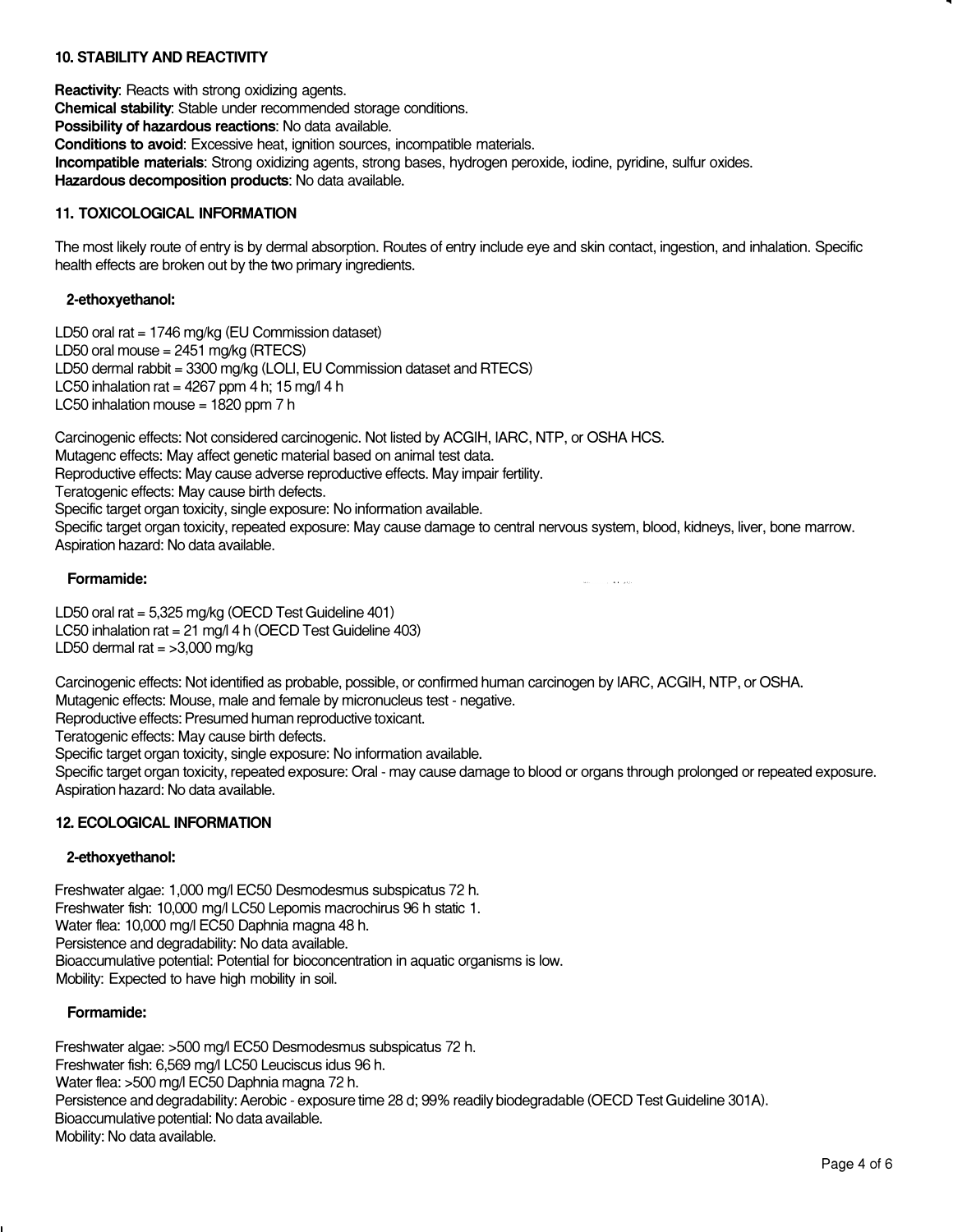# **13. DISPOSAL CONSIDERATIONS**

Waste must be disposed of in accordance with federal, state, and local environmental control regulations.

Spent material samples must be handled with care. Disposal of these contaminated materials also presents exposure hazards, and should not be handled without gloves or in areas with poor ventilation.

# **14. TRANSPORT INFORMATION**

# **DOT**

UN No.: UN 1171 Proper shipping name: Ethylene glycol monoethyl ether Hazard class: 3 Packing group: Ill ERG No.: 127 Symbol: R4

# **ADR, RID, ICAO, TDG (Canada)**

UN No.: UN 1171 Proper shipping name: Ethylene glycol monoethyl ether Hazard class: 3 Packing group: Ill

#### **IMO/IMDG**

UN No.: UN 1171 Proper shipping name: Ethylene glycol monoethyl ether Hazard class: 3 Packing group: Ill EMS: F-E

## **IATA**

UN No.: UN 1171 Proper shipping name: Ethylene glycol monoethyl ether Hazard class: 3 Packing group: Ill ERG Code: 3L

# **15. REGULATORY INFORMATION**

SARA Title 111, Section 302 Components: None SARA 313 Components: 2-ethoxyethanol SARA 311/312 Hazards Acute health hazard, chronic health hazard, fire hazard

## **Inventories:**

U.S. TSCA: 2-ethoxyethanol present, Section 5(a)2: 40 CFR 721.10001 Canada DSL:2-ethoxyethanol present Korea KECL: 2-ethoxyethanol present KE-13667 Philippines (PICCS): 2-ethoxyethanol present Japan ENCS: 2-ethoxyethanol present (7)-97 (2)-411 (2)-2424 China: 2-ethoxyethanol present Australia (AICS): 2-ethoxyethanol present EINECS No.: 2-ethoxyethanol present 203-804-1

California Directors List of Hazardous Substances: 2-ethoxyethanol resent California Proposition 65: 2-ethoxyethanol is known to the State of California to cause birth defects or other reproductive harm. Massachusetts RTK: 2-ethoxyethanol, formamide present Minnesota: 2-ethoxyethanol present New Jersey RTK and (EHS) List: 2-ethoxyethanol, formamide present Pennsylvania RTK: 2-ethoxyethanol, formamide present Rhode Island RTK: 2-ethoxyethanol present